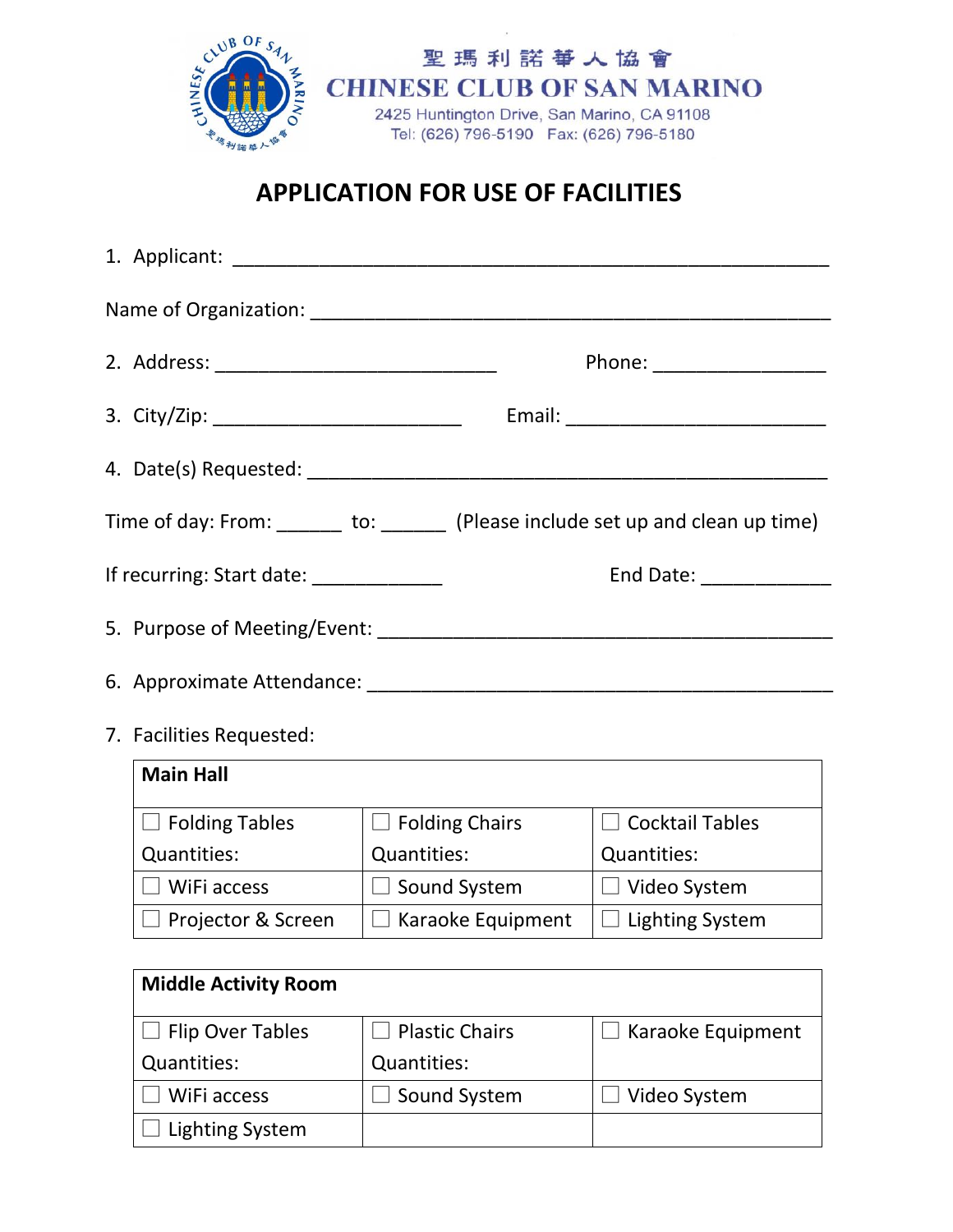| <b>Kitchen</b>     |                     |                     |
|--------------------|---------------------|---------------------|
| <b>Bar Stools</b>  | Burner Stove, Oven, | $\Box$ Refrigerator |
| <b>Quantities:</b> | Microware           |                     |
| WiFi access        | Sound System        | Video System        |

| <b>Back Classroom</b> |                       |                        |
|-----------------------|-----------------------|------------------------|
| Folding Tables        | $\Box$ Folding Chairs | $\Box$ Cocktail Tables |
| <b>Quantities:</b>    | Quantities:           | Quantities:            |
| WiFi access           | Projector & Screen    |                        |

- 8. Do you carry your own general liability insurance in an amount not less than \$1,000,000.00?
- $\square$  Yes. (Please provide certificate of insurance and separate endorsement page listing Chinese Club of San Marino along with the application.)
- $\square$  No. (Please check Eventhelper.com or purchase by the other providers and submit to us 14 days prior the event.)
- 9. Note: \_\_\_\_\_\_\_\_\_\_\_\_\_\_\_\_\_\_\_\_\_\_\_\_\_\_\_\_\_\_\_\_\_\_\_\_\_\_\_\_\_\_\_\_\_\_\_\_\_\_\_\_\_\_\_\_\_\_\_

\_\_\_\_\_\_\_\_\_\_\_\_\_\_\_\_\_\_\_\_\_\_\_\_\_\_\_\_\_\_\_\_\_\_\_\_\_\_\_\_\_\_\_\_\_\_\_\_\_\_\_\_\_\_\_\_\_\_\_\_\_\_\_\_\_\_\_

\_\_\_\_\_\_\_\_\_\_\_\_\_\_\_\_\_\_\_\_\_\_\_\_\_\_\_\_\_\_\_\_\_\_\_\_\_\_\_\_\_\_\_\_\_\_\_\_\_\_\_\_\_\_\_\_\_\_\_\_\_\_\_\_\_\_\_

\_\_\_\_\_\_\_\_\_\_\_\_\_\_\_\_\_\_\_\_\_\_\_\_\_\_\_\_\_\_\_\_\_\_\_\_\_\_\_\_\_\_\_\_\_\_\_\_\_\_\_\_\_\_\_\_\_\_\_\_\_\_\_\_\_\_\_

The Organization/ Individual using the facility is responsible for set up, keep clean, and return to normal set up after the approved event or activity.

By signing this form, you acknowledge that you are waiving any rights you or your group may have if you are injured during the use of the facilities.

\_\_\_\_\_\_\_\_\_\_\_\_\_\_\_\_\_\_\_\_\_\_\_\_\_\_\_\_\_ Date: \_\_\_\_\_\_\_\_\_\_\_\_\_\_\_\_\_ Signature of Responsible Party For Office Use Only Approved by: \_\_\_\_\_\_\_\_\_\_\_\_\_\_\_\_\_\_\_\_ Total Fee: \_\_\_\_\_\_\_\_\_\_\_\_\_\_ Note: \_\_\_\_\_\_\_\_\_\_\_\_\_\_\_\_\_\_\_\_\_\_\_\_\_\_\_\_\_\_\_\_\_\_\_\_\_\_\_\_\_\_\_\_\_\_\_\_\_\_\_\_\_\_\_